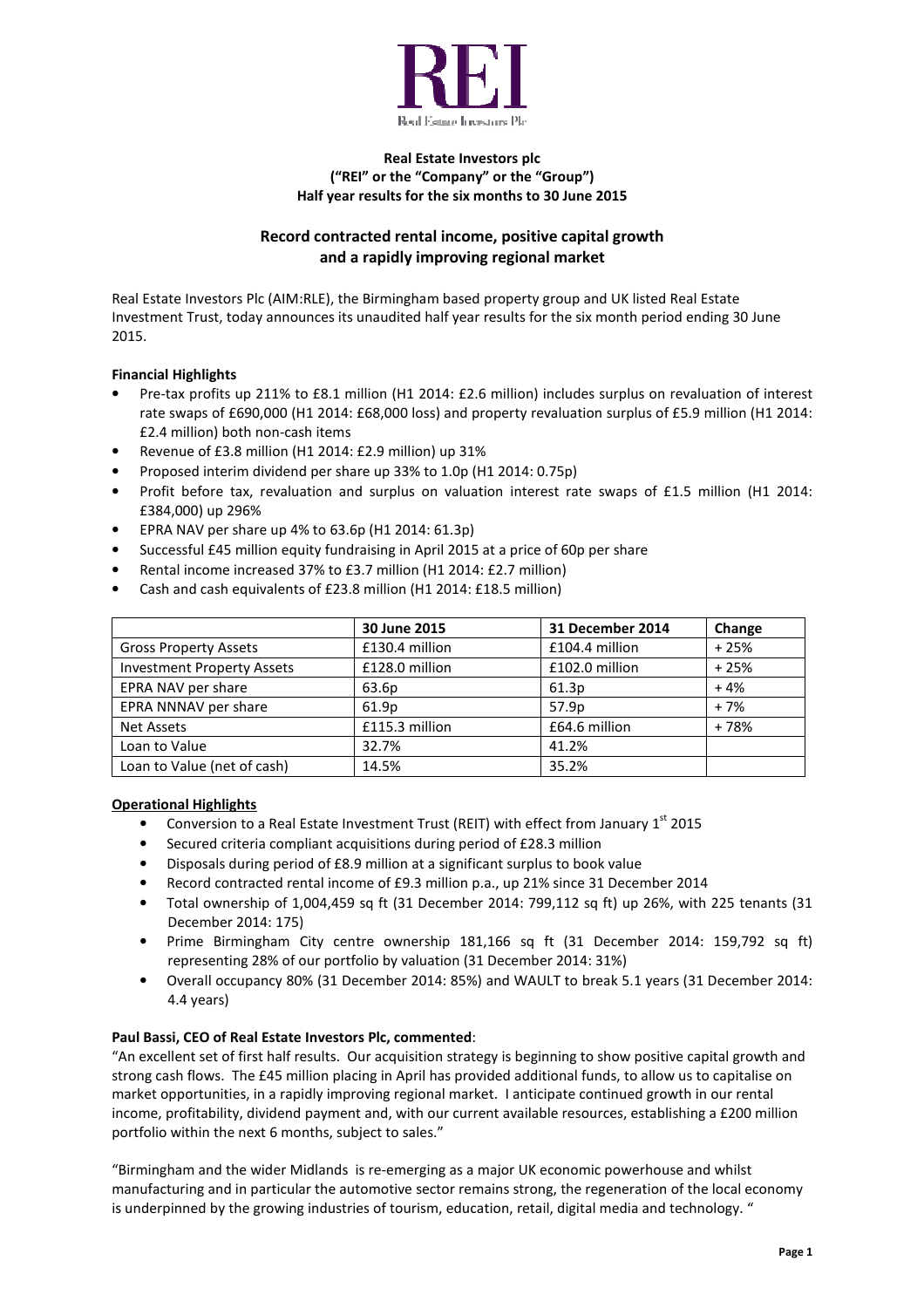| <b>Dividend Timetable</b>                               |                             |
|---------------------------------------------------------|-----------------------------|
| H1 Ex-dividend date:                                    | 24 September 2015           |
| H <sub>1</sub> Record date:                             | 25 September 2015           |
| H1 Dividend payment date:                               | 23 October 2015             |
| <b>Enquiries:</b>                                       |                             |
| <b>Real Estate Investors PLC</b>                        | +44 (0)121 212 3446         |
| Paul Bassi                                              |                             |
| <b>Smith &amp; Williamson Corporate Finance Limited</b> | +44 (0) 20 7131 4000        |
| Azhic Basirov/David Jones                               |                             |
| Liberum                                                 | +44 (0)20 3100 2000         |
| Jamie Richards/Tom Fyson                                |                             |
| <b>Gable Communications Limited</b>                     | +44 (0) 20 7193 7463        |
| John Bick                                               | +44 (0) 7872 061007         |
|                                                         | rei@gablecommunications.com |

### CHIEF EXECUTIVE'S STATEMENT

Once again I am delighted to report an excellent set of results for H1 2015, together with the payment of an interim dividend of 1.0p, up 33% on H1 2014, which is payable to all shareholders on the register on 25 September 2015.

The first half of the year was dominated by the general election and the Greek crisis, both of which have provided an uncertain economic backdrop. Despite this, we have delivered record pre-tax profits of £8.1 million (H1 2014: £2.6 million) up 211% and our gross property assets are now £130.4 million (31 December 2014: £104.4 million) up 25%.

We have built a strong and stable property portfolio and maintained our focus on Birmingham and the wider Midlands. Management's knowledge of the local market as well as its unique and privileged network has allowed us to secure criteria compliant opportunities and add value through asset management, which has provided a strong rental cash flow and a revaluation surplus of £5.9 million.

The successful £45 million placing at 60p per share in April 2015 has provided the additional funds required to capture further capital and income enhancing property opportunities that will provide the Company with continued portfolio growth, together with rising rental growth that will support the progressive dividend policy that has been adopted by the Board. The half year results have not seen any material revenue benefit from the investments secured with the placing proceeds as these additions were secured in late June 2015. The new investment purchases will make a positive contribution to our revenue growth going forward.

Whilst we have seen a property revaluation surplus, we believe, and have demonstrated through some opportunistic sales, that the growth of our portfolio has further scope to reveal capital uplifts and we will continue to make opportunistic sales under the appropriate circumstances and benefit from our status as a Real Estate Investment Trust (REIT), with no tax liability on gains on investment property sales.

### Market Overview

As a result of the general election, the anticipated 'pause' in property market activity was evident during March and April. Prior to this period, we had identified a number of acquisition opportunities from our pipeline and took advantage of this uncertainty to secure these. Our new acquisitions during H1 2015, totalled £28.3 million. These additions to our portfolio have the potential for capital and income enhancement and are fully in line with our acquisition criteria.

Immediately after the election results, the general property market sentiment has returned to an optimistic and confident level. Our regional economy continues to flourish, Birmingham in particular is very much in 'vogue' and its economic indicators all remain upward and robust. There remains a very strong appetite from international investors and the traditional funds to secure assets within our region, where they all hope for continued growth from rising rental values, which in turn will enhance capital values. We have capitalised on the 'hunger' for certain types of investment property and have made disposals totalling £8.9 million at a significant surplus to our book value.

Investment yields for prime City centre property continue to compress and with demand still showing no sign of slowing down. We believe that yields will settle, yet we envisage further yield compression in prime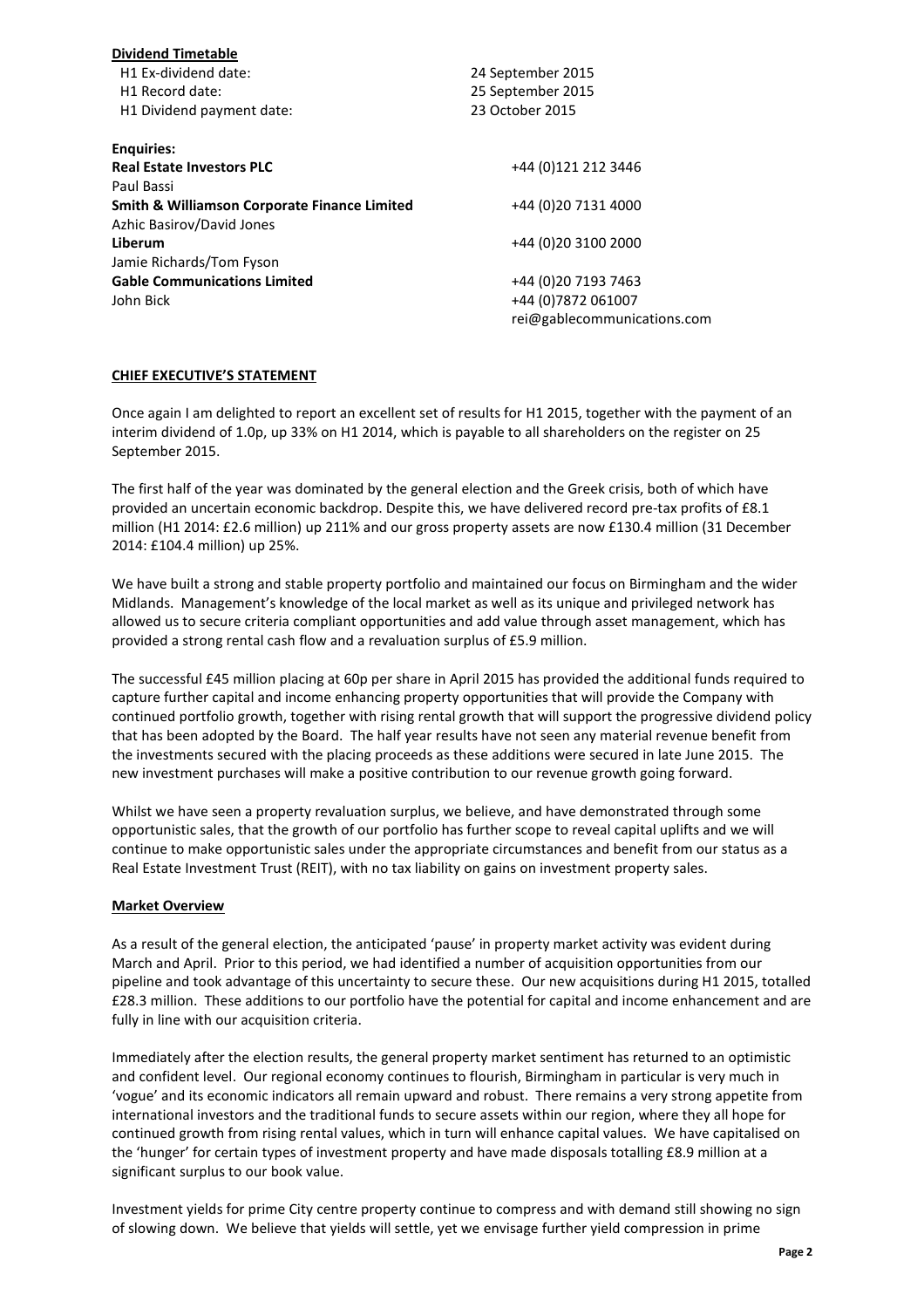secondary properties which are still some way behind prime valuations, and will likely produce excellent returns over the next few years. We have already secured a number of properties in this category, with further additions in our pipeline for H2 2015.

Occupier demand which has lagged behind the investor appetite has seen an improvement and we are seeing evidence of rental growth and diminishing incentives across both the market place and within our portfolio.

### Property Portfolio

We have enjoyed an exceptionally active period, during which we made property acquisitions of £28.3 million, made sales of £8.9 million and have seen record contracted rental income rise to £9.3 million p.a. up 21% from 31 December 2014. I anticipate that our portfolio activity will remain at these levels in the near future, with our contracted rental income to rise significantly by the year end.

We have a strong pipeline of potential new purchases and a very healthy pipeline of new lettings within our portfolio.

New acquisitions included; 36 Great Charles Street, Birmingham (offices - £1.85 million), St Paul's Square, Birmingham (offices - £3.75 million), Acocks Green, Birmingham (retail - £8.0 million), Bearwood Shopping Centre, Birmingham (retail - £8.65 million), Virginia House, Worcester (offices - £1.2 million), Castlegate House, Dudley (offices - £2.44 million) and 150 Birmingham Road, West Bromwich (offices - £925,000).

All of these assets provide asset management potential, one of our key acquisition criteria, which will provide future income and capital growth. New tenants to our portfolio include Footman James, Aldi Stores, Poundland, Greggs, Scrivens, Specsavers, Lloyds Pharmacy, Store Twenty One, CAFCASS, Worcester College of Technology, Remploy, Wheelchair Basketball Association, Wilkinson, Boots, Argos, Post Office, Lloyds Bank, Willis Group, ISG Regions, BHP Design, OLR (UK) and Coltham Developments.

We have also capitalised on investor demand and our ability to make tax-free sales from our investment properties, selling 85-89 Colmore Row, Birmingham to Fidelity for £7.3 million, 770 Bristol Road South, Northfield for £1.4 million and 150 Birmingham Road, West Bromwich for £250,000. These have all been sold at levels in excess of our book values.

Since the half year end, we have sold 2 further unencumbered properties from our non-core portfolio, producing further capital receipts of £4.0 million. These sales comprise a property in Surrey for £2.5 million and a property in Watford for £1.5 million, both of which are located outside our core markets of central Birmingham and the Midlands. Additionally, we made an opportunistic sale of 36 Great Charles Street, Birmingham for £2.5 million, having purchased it in April 2015 for £1.85 million. All sales were made at levels above our December 2014 book values or cost.

Over the next 6 months, our target is to grow the portfolio to over £200 million, subject to making strategic sales, and to grow our rental income to allow us to continue with our objective of growing our dividend payments, in line with our progressive dividend policy.

|                           | Value £     | %    | Sq Ft     | Contracted<br>Rent £ | <b>ERV £</b> | <b>Net Initial</b><br>Yield % | Equivalent<br>Yield % | Occupancy % |
|---------------------------|-------------|------|-----------|----------------------|--------------|-------------------------------|-----------------------|-------------|
| Birmingham<br>City Centre | 35,677,000  | 27.4 | 181,166   | 2,236,338            | 3,020,148    | 5.92                          | 7.04                  | 76.00       |
| <b>Other Midlands</b>     | 82,035,000  | 62.9 | 696,108   | 6,333,643            | 7,751,508    | 7.30                          | 8.31                  | 85.40       |
| <b>Total Core</b>         | 117,712,000 | 90.3 | 877,274   | 8,569,981            | 10,771,656   | 6.88                          | 7.93                  | 83.25       |
| Non Core<br>Portfolio     | 12,700,000  | 9.7  | 127,185   | 701,163              | 1,141,633    | 5.22                          | 9.11                  | 61.31       |
| <b>Total Portfolio</b>    | 130,412,000 | 100  | 1,004,459 | 9,271,144            | 11,913,289   | 6.72                          | 8.58                  | 80.47       |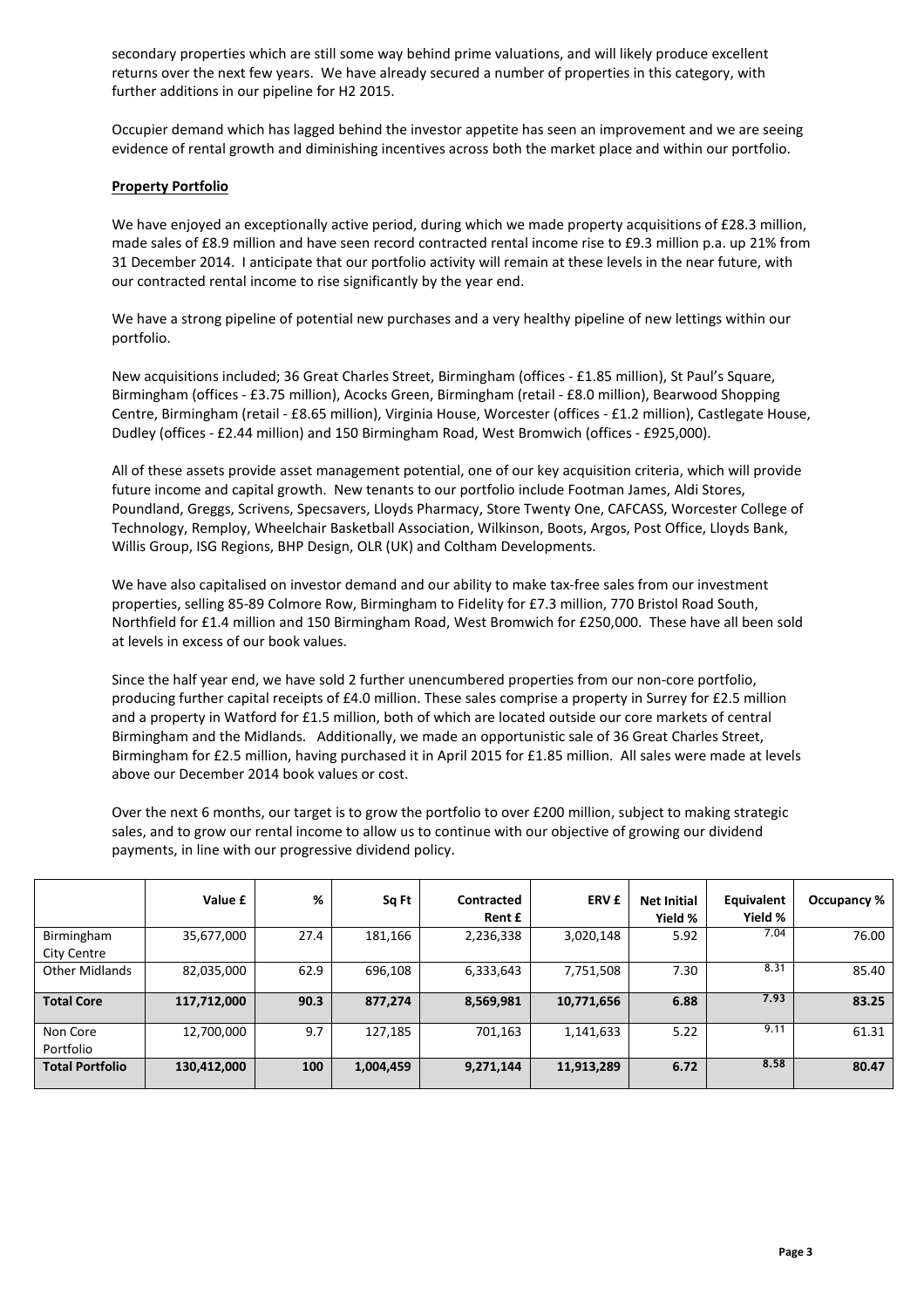### **Fundraising**

As a result of our market knowledge and reputation as a reliable cash purchaser of asset management property stock, we remain a preferred buyer amongst vendors and agents. In order to capitalise on this privileged position, we raised a further £45 million in April 2015 at 60p per share, from new and existing investors. This has allowed us to secure a number of properties in H1 and will provide the capital for other further acquisitions from our pipeline or opportunistically, during H2 2015. Our H1 results have not enjoyed any material income benefit from our recent purchases.

The new capital has also given the Company a wider shareholder base and a market capitalisation of over £100 million.

We believe that we are now well positioned to continue to grow the Company further and establish REI as a major property investment Plc, based in Birmingham and specialising in asset management opportunities in Birmingham and the wider Midlands, and benefit from our status as a REIT.

### **Banking**

Normality has finally returned to the banking community and most banks are actively lending. At this stage we have not experienced or become aware of LTV requirements becoming relaxed, although we anticipate that this is likely going forward and will contribute to rising capital values.

We continue to receive excellent support from our bankers, who are open to us increasing our facilities, should we wish to do so.

Our £20 million facility with Lloyds Banking Group is to be renewed next month and we may also consider increasing this, against a substantial part of our portfolio which is presently unencumbered and income producing.

This will be considered on very prudent terms, in line with our self imposed limits, and will provide further capital to grow the portfolio in accordance with our strategy.

### Regional News

Our focus continues to be Birmingham and the wider Midlands. The region is re-emerging as a major UK economic powerhouse and whilst manufacturing remains strong, in particular the automotive sector, the regeneration of the local economy is underpinned by the growing industries of tourism, education, retail, digital media and technology.

Following years of planning and campaigning by senior figures within the City, Birmingham is finally enjoying the benefits of numerous regeneration schemes:

- Birmingham commercial lettings market returns to pre-crash levels with 130,000 sq ft let in the City in the first quarter of 2015
- Over 1,000,000 sq ft of grade A space has been snapped up in the last 12 months in Birmingham
- Largest occupier deal in Birmingham for 13 years HSBC moves 1,000 of its head office staff to the **City**
- Investor appetite for regional office stock strengthened in Q1 2015 with Birmingham the  $2^{nd}$  most popular destination outside London with total office investment volumes reaching £178 million
- Deutsche Bank has also expanded its operations in Birmingham with 1,500 people based in the City
- The West Midlands recorded its best year for foreign investment in a decade with over 4,500 jobs created
- Work on the High Speed 2 (HS2) rail link between London, Birmingham, Leeds and Manchester will start in 2017
- Work begins on the highly anticipated Paradise Circus, a major City centre office and retail scheme
- New Street's £150 million Grand Central Shopping area and 'anchor' John Lewis due to open in September 2015
- Businesses in the West Midlands are found to be the most positive in the country about employment
- As George Osborne noted in his budget in March, a job is created in the Midlands every 10 minutes
- Jaguar Land Rover reports mammoth profits of more than £2.6 billion
- Global manufacturer Guhring makes a £12 million move to Birmingham's Advanced Manufacturing Hub (AMH)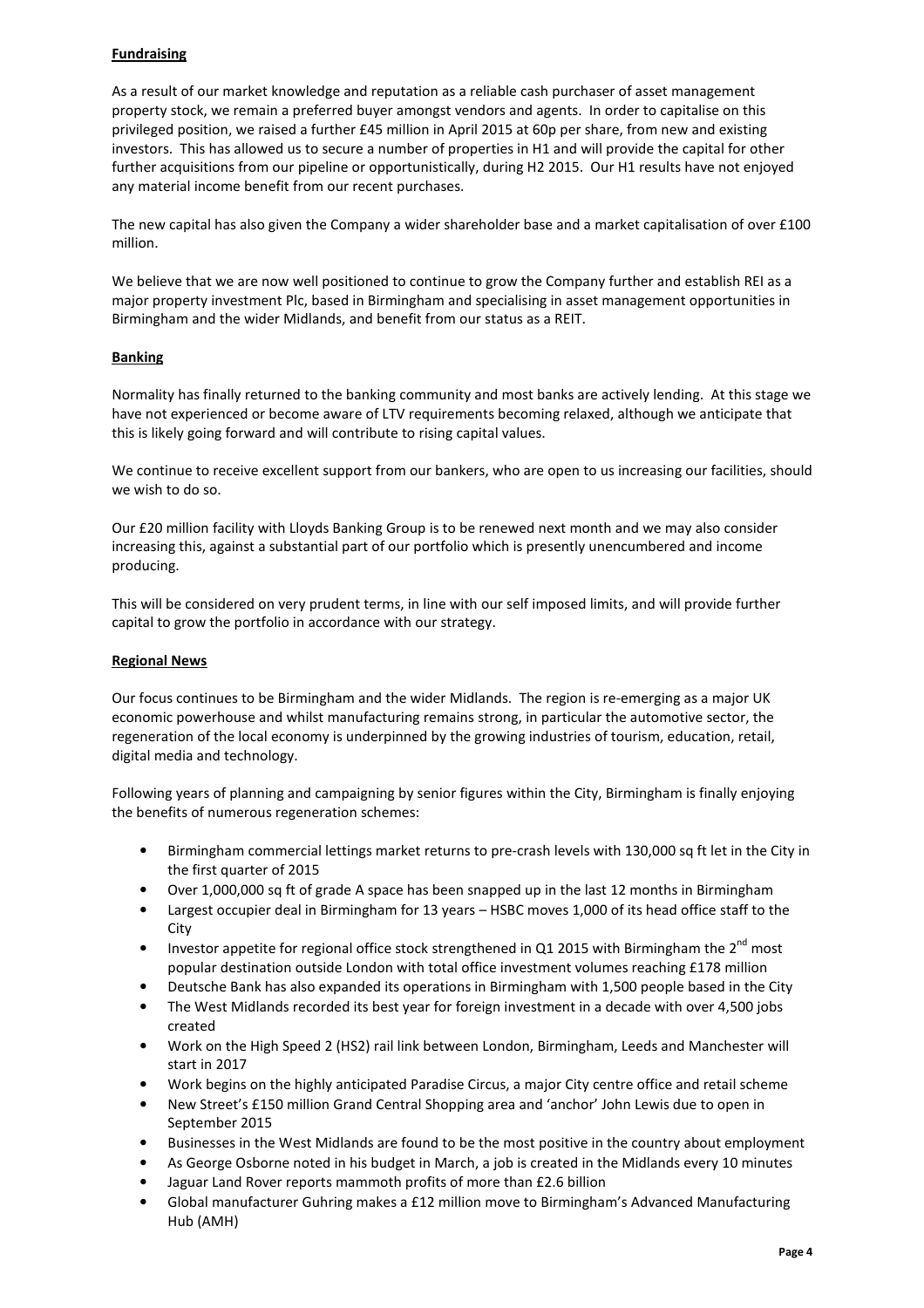- Manufacturers in the West Midlands are continuing to outperform those in other regions
- Birmingham Airport announces its busiest June on record, 2.8% up on June 2014
- Birmingham named highest UK growth area for life sciences, home to over 550 medical technology companies
- New Birmingham Airport route to China could deliver an additional £62m per year to the region's economy
- Birmingham voted the top regional city for people in their thirties leaving London in 2014
- Birmingham has one of the youngest, most highly qualified and most diverse workforces in the UK

### **Outlook**

In summary we consider our outlook to be positive. We have assembled a high quality regional portfolio and, with our pipeline and market reputation, we expect to add to this and grow our portfolio to over £200 million over the next 6 months, subject to sales.

The existing portfolio is stable, secure and income producing, and I believe has capital enhancement potential, all of which attributes will allow us to deliver a progressive dividend policy and capital growth.

The additional £45 million capital raised in April 2015 has provided the resource to continue to grow our portfolio, in a region that is upbeat and confident in its ability to re-establish itself as a major economic powerhouse both nationally and internationally.

The foundations that have been laid in the last few years are beginning to allow the Company to fulfil its potential. None of this would be possible without the support of our staff, shareholders and advisers and we are now entering a period during which I believe that we will begin to see the rewards of our combined efforts and chosen strategy to deliver further income and capital growth.

Paul Bassi CBE DL D.UNIV DSc Chief Executive 15 September 2015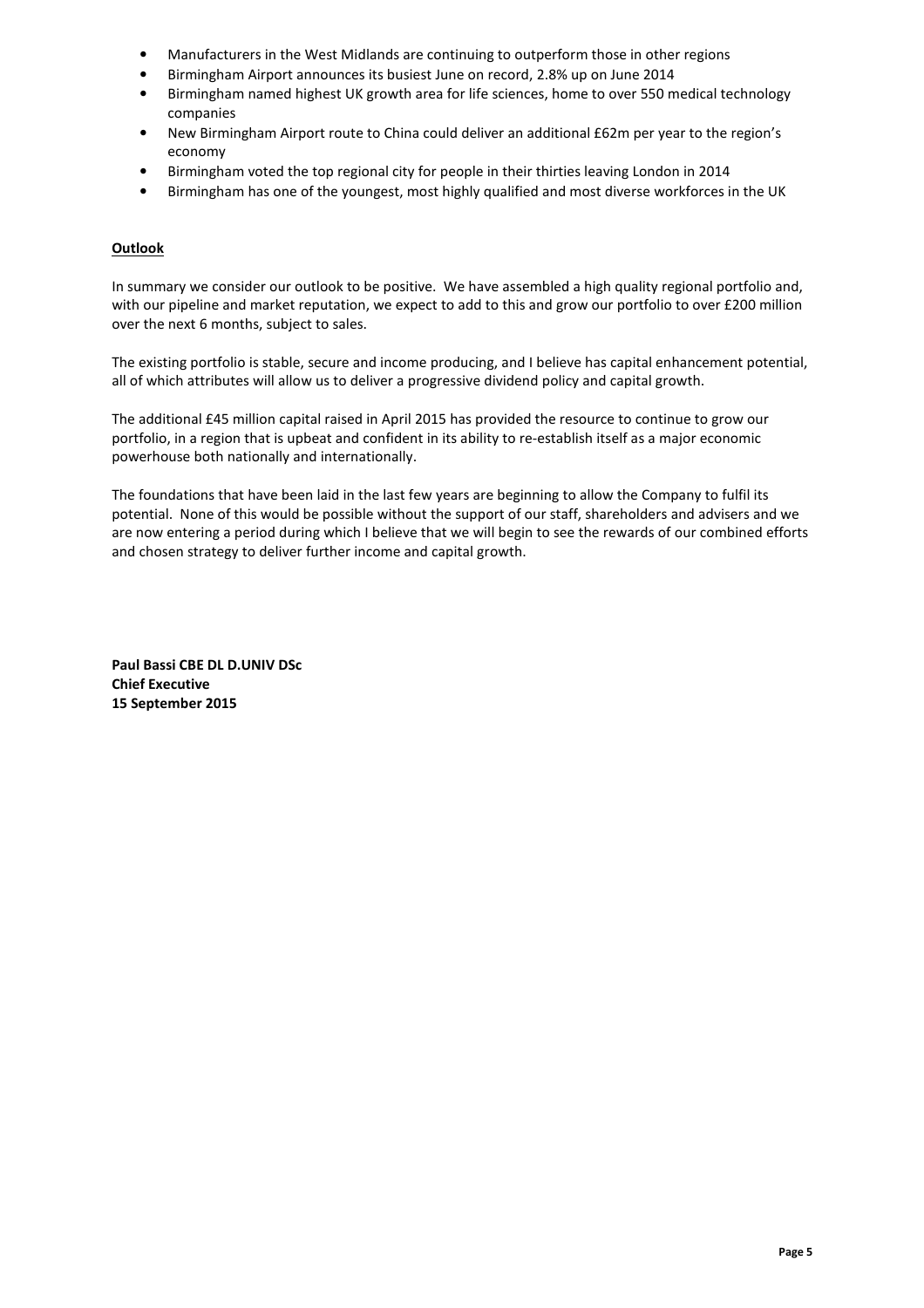### CONSOLIDATED STATEMENT OF COMPREHENSIVE INCOME For the 6 months ended 30 June 2015

|                                                      |                      |             | Six months to<br>30 June 2015<br>(Unaudited) | Six months to<br>30 June 2014<br>(Unaudited) | Year ended<br>31 December 2014 |
|------------------------------------------------------|----------------------|-------------|----------------------------------------------|----------------------------------------------|--------------------------------|
|                                                      |                      | <b>Note</b> | £'000                                        | £'000                                        | £'000                          |
| Revenue                                              |                      |             | 3,832                                        | 2,940                                        | 8,016                          |
| Cost of sales<br>$\overline{\phantom{a}}$            | Void costs           |             | (600)                                        | (366)                                        | (951)                          |
|                                                      | Cost of property     |             |                                              |                                              | (1, 411)                       |
|                                                      | Loss on valuation of |             |                                              |                                              |                                |
|                                                      | inventory property   |             |                                              | (40)                                         | (90)                           |
| <b>Gross profit</b>                                  |                      |             | 3,232                                        | 2,534                                        | 5,564                          |
| Administrative expenses                              |                      |             | (1, 161)                                     | (857)                                        | (2, 542)                       |
| Surplus/(loss) on sale of investment property        |                      |             | 711                                          | (36)                                         | 277                            |
| Net valuation surpluses                              |                      |             | 5,860                                        | 2,371                                        | 6,767                          |
|                                                      |                      |             |                                              |                                              |                                |
| Profit on ordinary activities before interest        |                      |             | 8,642                                        | 4,012                                        | 10,066                         |
| Finance income                                       |                      |             | 48                                           | 32                                           | 60                             |
| Finance costs                                        |                      |             | (1, 311)                                     | (1, 329)                                     | (2,672)                        |
| Surplus/(loss) on financial liabilities held at fair |                      |             |                                              |                                              |                                |
| value                                                |                      |             | 690                                          | (68)                                         | (1, 445)                       |
| Profit on ordinary activities before taxation        |                      |             | 8,069                                        | 2,647                                        | 6,009                          |
| Income tax charge                                    |                      |             | (138)                                        | (530)                                        | (1,960)                        |
| Retained profit for the period                       |                      |             | 7,931                                        | 2,117                                        | 4,049                          |
|                                                      |                      |             |                                              |                                              |                                |
| <b>Basic earnings per share</b>                      |                      | 6           | 4.93p                                        | 2.39p                                        | 4.05p                          |
| Diluted earnings per share                           |                      | $6\,$       | 4.93p                                        | 2.39p                                        | 4.05p                          |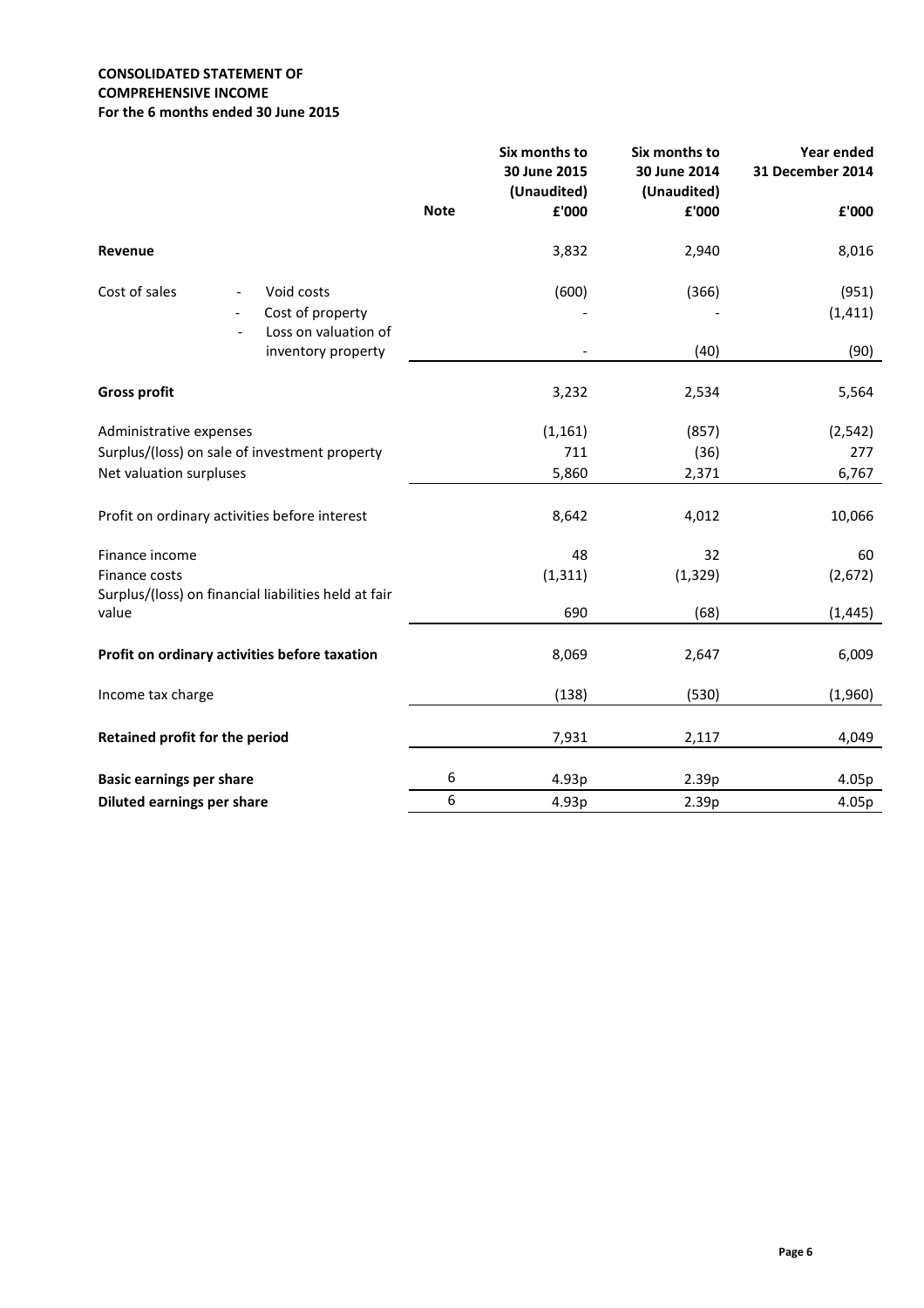# CONSOLIDATED STATEMENT OF CHANGES IN EQUITY for the 6 months ended 30 June 2015

|                                                         | <b>Share</b><br>Capital | <b>Share</b><br>Premium<br><b>Account</b> | Capital<br>Redemption<br><b>Reserve</b> | Retained<br><b>Earnings</b> | <b>Total</b> |
|---------------------------------------------------------|-------------------------|-------------------------------------------|-----------------------------------------|-----------------------------|--------------|
|                                                         | £'000                   | £'000                                     | £'000                                   | £'000                       | £'000        |
| At 31 December 2013                                     | 7,142                   | 61                                        | 45                                      | 34,630                      | 41,878       |
| Issue of new shares                                     | 4,000                   |                                           |                                         |                             | 4,000        |
| Premium on issue of shares                              |                         | 16,000                                    |                                         |                             | 16,000       |
| Expenses of share issue                                 |                         | (528)                                     |                                         | $\overline{\phantom{a}}$    | (528)        |
| Transactions with owners                                | 4,000                   | 15,472                                    | $\overline{\phantom{0}}$                | $\qquad \qquad -$           | 19,472       |
| Profit for the period and total                         |                         |                                           |                                         |                             |              |
| comprehensive income                                    |                         |                                           |                                         | 2,117                       | 2,117        |
| At 30 June 2014                                         | 11,142                  | 15,533                                    | 45                                      | 36,747                      | 63,467       |
| Dividends                                               | -                       |                                           | $\qquad \qquad \blacksquare$            | (836)                       | (836)        |
| Transactions with owners                                | $\overline{a}$          | $\blacksquare$                            | $\blacksquare$                          | (836)                       | (836)        |
| Profit for the period and total<br>comprehensive income |                         |                                           |                                         | 1,932                       | 1,932        |
|                                                         |                         |                                           |                                         |                             |              |
| At 31 December 2014                                     | 11,142                  | 15,533                                    | 45                                      | 37,843                      | 64,563       |
| Issue of new shares                                     | 7,500                   |                                           |                                         |                             | 7,500        |
| Premium on issue of shares                              |                         | 37,500                                    |                                         |                             | 37,500       |
| Expenses of share issue                                 |                         | (1, 312)                                  |                                         |                             | (1, 312)     |
| Dividends                                               |                         |                                           |                                         | (836)                       | (836)        |
| Transactions with owners                                | 7,500                   | 36,188                                    | $\qquad \qquad \blacksquare$            | (836)                       | 42,852       |
|                                                         |                         |                                           |                                         |                             |              |
| Profit for the period and total                         |                         |                                           |                                         |                             |              |
| comprehensive income                                    |                         |                                           |                                         | 7,931                       | 7,931        |
|                                                         |                         |                                           |                                         |                             |              |
| At 30 June 2015                                         | 18,642                  | 51,721                                    | 45                                      | 44,938                      | 115,346      |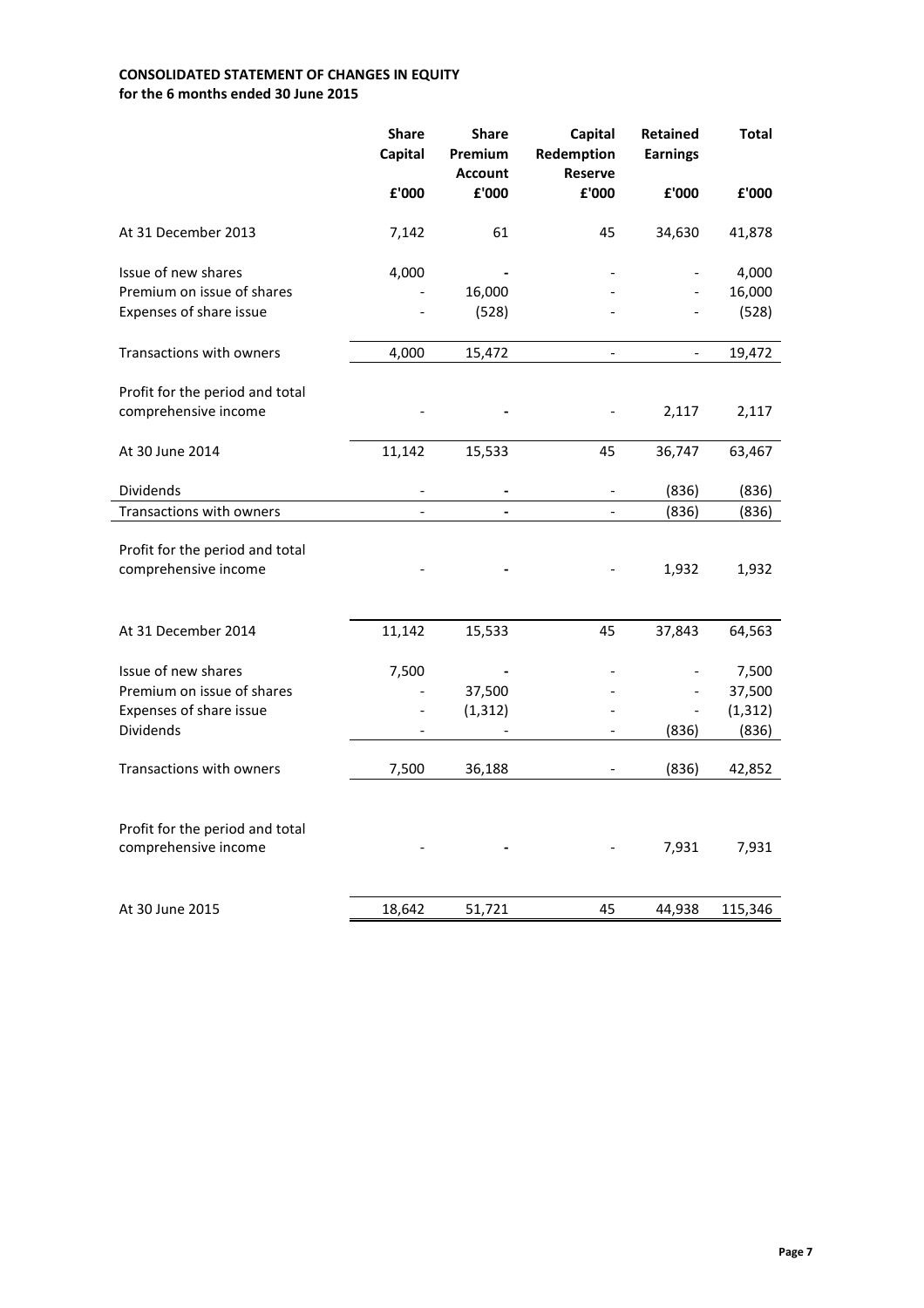### CONSOLIDATED STATEMENT OF FINANCIAL POSITION as at 30 June 2015

|                                |             | 30 June 2015 | 30 June 2014 | 31 December 2014 |  |
|--------------------------------|-------------|--------------|--------------|------------------|--|
|                                |             | (Unaudited)  | (Unaudited)  |                  |  |
|                                | <b>Note</b> | £'000        | £'000        | £'000            |  |
| <b>Assets</b>                  |             |              |              |                  |  |
| <b>Non current assets</b>      |             |              |              |                  |  |
| Intangible assets              |             | 171          | 171          | 171              |  |
| Investment properties          | 5           | 128,046      | 79,419       | 102,017          |  |
| Property, plant and equipment  |             | 13           | 10           | 6                |  |
| Investment in joint venture    |             |              | 843          |                  |  |
| Deferred taxation              |             | 802          | 2,370        | 940              |  |
|                                |             | 129,032      | 82,813       | 103,134          |  |
| <b>Current assets</b>          |             |              |              |                  |  |
| Inventories                    |             | 2,366        | 6,802        | 2,366            |  |
| Trade and other receivables    |             | 10,809       | 2,917        | 3,745            |  |
| Cash and cash equivalents      |             | 23,790       | 18,547       | 6,274            |  |
|                                |             |              |              |                  |  |
|                                |             | 36,965       | 28,266       | 12,385           |  |
|                                |             |              |              |                  |  |
| <b>Total assets</b>            |             | 165,997      | 111,079      | 115,519          |  |
| <b>Liabilities</b>             |             |              |              |                  |  |
| <b>Current liabilities</b>     |             |              |              |                  |  |
| Bank loans and overdraft       |             | 23,248       | 23,349       | 24,054           |  |
| Trade and other payables       |             | 3,977        | 2,186        | 3,263            |  |
|                                |             | 27,225       | 25,535       | 27,317           |  |
|                                |             |              |              |                  |  |
| <b>Non-current liabilities</b> |             |              |              |                  |  |
| <b>Bank loans</b>              |             | 19,418       | 18,755       | 18,942           |  |
| Liabilities at fair value      |             | 4,008        | 3,322        | 4,697            |  |
|                                |             | 23.426       | 22.077       | 23.639           |  |
| <b>Total liabilities</b>       |             | 50,651       | 47,612       | 50,956           |  |
|                                |             |              |              |                  |  |
| <b>Net assets</b>              |             | 115,346      | 63,467       | 64,563           |  |
|                                |             |              |              |                  |  |
| <b>Equity</b>                  |             |              |              |                  |  |
| Share capital                  |             | 18,642       | 11,142       | 11,142           |  |
| Share premium account          |             | 51,721       | 15,533       | 15,533           |  |
| Capital redemption reserve     |             | 45           | 45           | 45               |  |
| Other reserves                 |             |              |              |                  |  |
| Retained earnings              |             | 44,938       | 36,747       | 37,843           |  |
| Shareholders' funds            |             | 115,346      | 63,467       | 64,563           |  |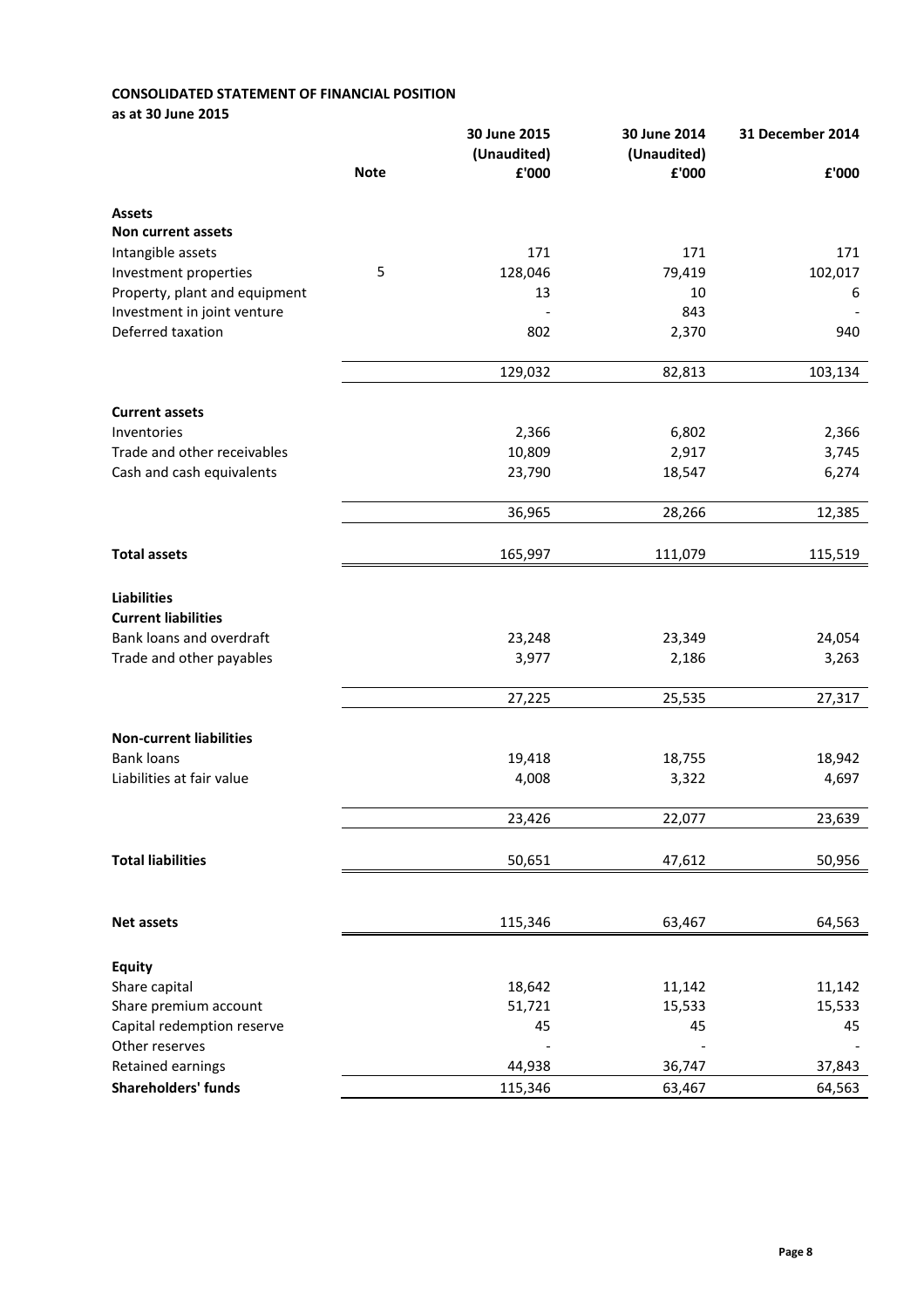# CONSOLIDATED STATEMENT OF CASHFLOWS

for the 6 months ended 30 June 2015

|                                                               | Six months to<br>30 June 2015 | Six months to<br>30 June 2014 | Year ended<br>31 December 2014 |
|---------------------------------------------------------------|-------------------------------|-------------------------------|--------------------------------|
|                                                               | (Unaudited)                   | (Unaudited)                   |                                |
|                                                               | £'000                         | £'000                         | £'000                          |
| <b>Cashflows from operating activities</b>                    |                               |                               |                                |
| Profit after taxation                                         | 7,931                         | 2,117                         | 4,049                          |
| Adjustments for:                                              |                               |                               |                                |
| Depreciation                                                  | 1                             | 4                             | 8                              |
| (Surplus)/loss on sale of investment property                 | (711)                         | 36                            | (277)                          |
| Net valuation surpluses                                       | (5,860)                       | (2, 371)                      | (6, 767)                       |
| Finance income                                                | (48)                          | (32)                          | (60)                           |
| Finance costs                                                 | 1,311                         | 1,329                         | 2,672                          |
| (Surplus)/loss on financial liabilities held at fair<br>value | (690)                         | 68                            | 1,445                          |
| Taxation charge recognised in profit and loss                 | 138                           | 530                           | 1,960                          |
| (Increase)/decrease in inventories                            |                               | (1, 201)                      | 3,235                          |
| Decrease in trade and other receivables                       | 310                           | 1,475                         | 500                            |
| Increase/(decrease) in trade and other payables               | 714                           | (548)                         | 529                            |
|                                                               |                               |                               |                                |
|                                                               | 3,096                         | 1,407                         | 7,294                          |
| Interest paid                                                 | (1, 311)                      | (1, 329)                      | (2,672)                        |
| Net cash from operating activities                            | 1,785                         | 78                            | 4,622                          |
|                                                               |                               |                               |                                |
| Cash flows from investing activities                          |                               |                               |                                |
| Purchase of investment properties                             | (28, 343)                     | (7,880)                       | (29, 532)                      |
| Purchase of property, plant and equipment                     | (8)                           | (7)                           | (7)                            |
| Proceeds from sale of property, plant and                     |                               |                               |                                |
| equipment                                                     | 1,512                         | 347                           | 5,660                          |
| Investment in joint venture                                   |                               | (27)                          |                                |
| Interest received                                             | 48                            | 32                            | 60                             |
|                                                               | (26, 791)                     | (7, 535)                      | (23, 819)                      |
|                                                               |                               |                               |                                |
| Cash flow from financing activities                           |                               |                               |                                |
| Proceeds from issue of share capital net of expenses          | 43,688                        | 19,472                        | 19,472                         |
| Equity dividends paid                                         | (836)                         |                               | (836)                          |
| Proceeds from bank loans                                      | 2,000                         |                               | 514                            |
| Payment of bank loans                                         | (2, 330)                      | (248)                         | (459)                          |
|                                                               | 42,522                        | 19,224                        | 18,691                         |
| Net increase in cash and cash equivalents                     | 17,516                        | 11,767                        | (506)                          |
| Cash and cash equivalents at beginning of period              | 6,274                         | 6,780                         | 6,780                          |
| Cash and cash equivalents at end of period                    | 23,790                        | 18,547                        | 6,274                          |
|                                                               |                               |                               |                                |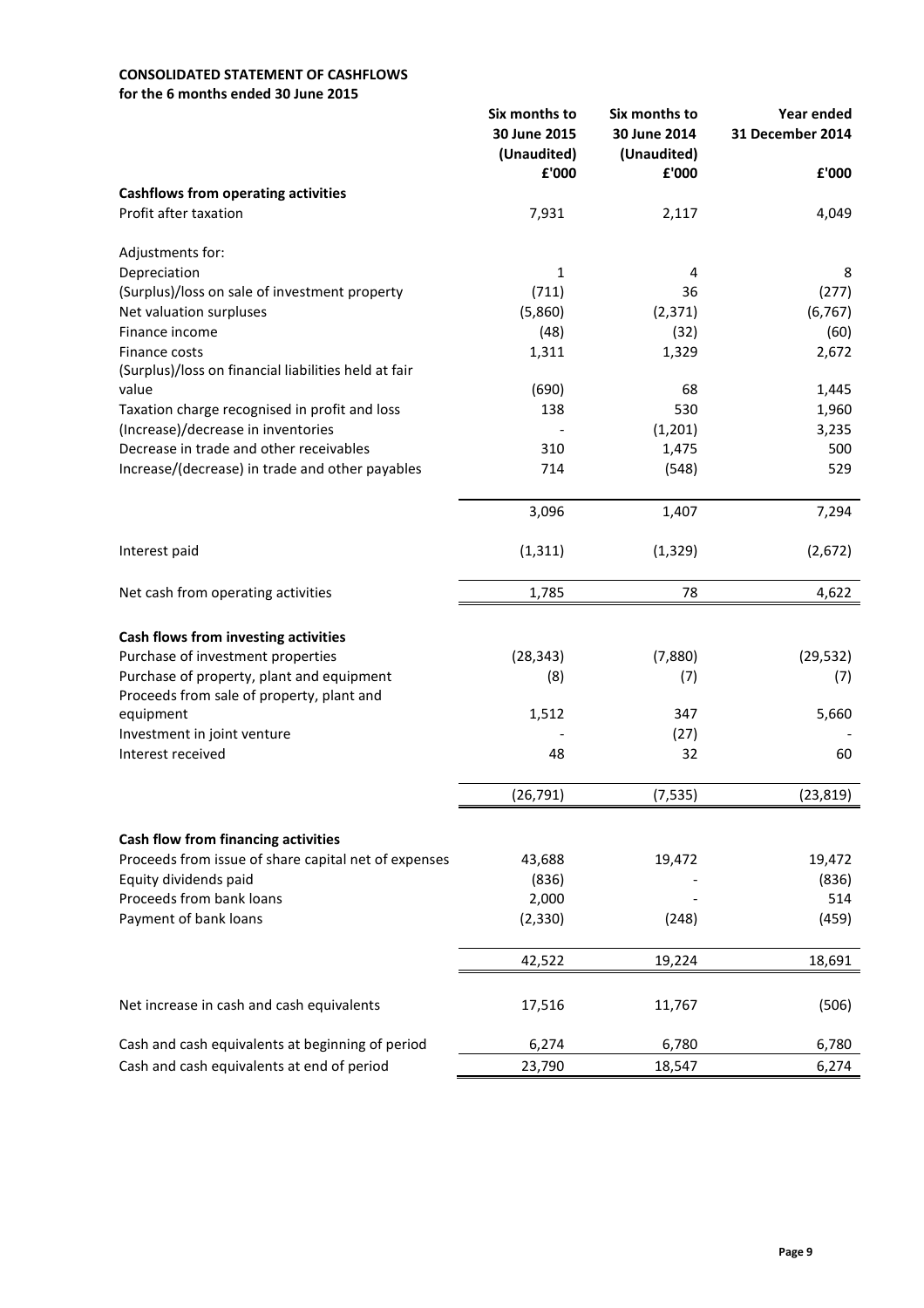### NOTES TO THE INTERIM REPORT for the 6 months ended 30 June 2015

### 1. BASIS OF PREPARATION

Real Estate Investors PLC, a Public Limited Company, is incorporated and domiciled in the United Kingdom.

The interim financial report for the period ended 30 June 2015 (including the comparatives for the year ended 31 December 2014 and the period ended 30 June 2014) was approved by the board of directors on 15 September 2015. Under the Security Regulations Act of the EU, amendments to the financial statements are not permitted after they have been approved.

It should be noted that accounting estimates and assumptions are used in preparation of the interim financial information. Although these estimates are based on management's best knowledge and judgement of current events and action, actual results may ultimately differ from these estimates. The areas involving a higher degree of judgement or complexity, or areas where assumptions and estimates are significant to the interim financial information are set out in note 3 to the interim financial information.

The interim financial information contained within this report does not constitute statutory accounts within the meaning of the Companies Act 2006. The full accounts for the year ended 31 December 2014 received an unqualified report from the auditor and did not contain a statement under Section 498 of the Companies Act 2006.

### 2. ACCOUNTING POLICIES

The interim financial report has been prepared under the historical cost convention.

The principal accounting policies and methods of computation adopted to prepare the interim financial information are consistent with those detailed in the 2014 financial statements approved by the Company on 13 March 2015.

### 3. CRITICAL ACCOUNTING ESTIMATES AND JUDGEMENTS

### Critical accounting estimates and assumptions

The Group makes estimates and assumptions concerning the future. The resulting accounting estimates will, by definition, seldom equal actual results. The estimates and assumptions that have a significant risk of causing a material adjustment to the carrying amounts of assets and liabilities within the next accounting year are as follows:

### Investment property revaluation

The Group uses the valuations performed by its independent valuers or the directors as the fair value of its investment properties. The valuation is based upon assumptions including future rental income, anticipated maintenance costs, anticipated purchaser costs and the appropriate discount rate. The valuer and the directors also make reference to market evidence of transaction prices for similar properties.

### Interest rate swap valuation

The Group carries the interest rate swap as a liability at fair value through the profit or loss at a valuation. This valuation has been provided by the Group's bankers.

### Critical judgements in applying the Group's accounting policies

The Group makes critical judgements in applying accounting policies. The critical judgement that has been made is as follows:

### REIT Status

The Group is a Real Estate Investment Trust (REIT) and does not pay tax on its property income or gains on property sales, provided that at least 90% of the Group's property income is distributed as a dividend to shareholders, which becomes taxable in their hands. In addition, the Group has to meet certain conditions such as ensuring the property rental business represents more than 75% of total profit and assets. Any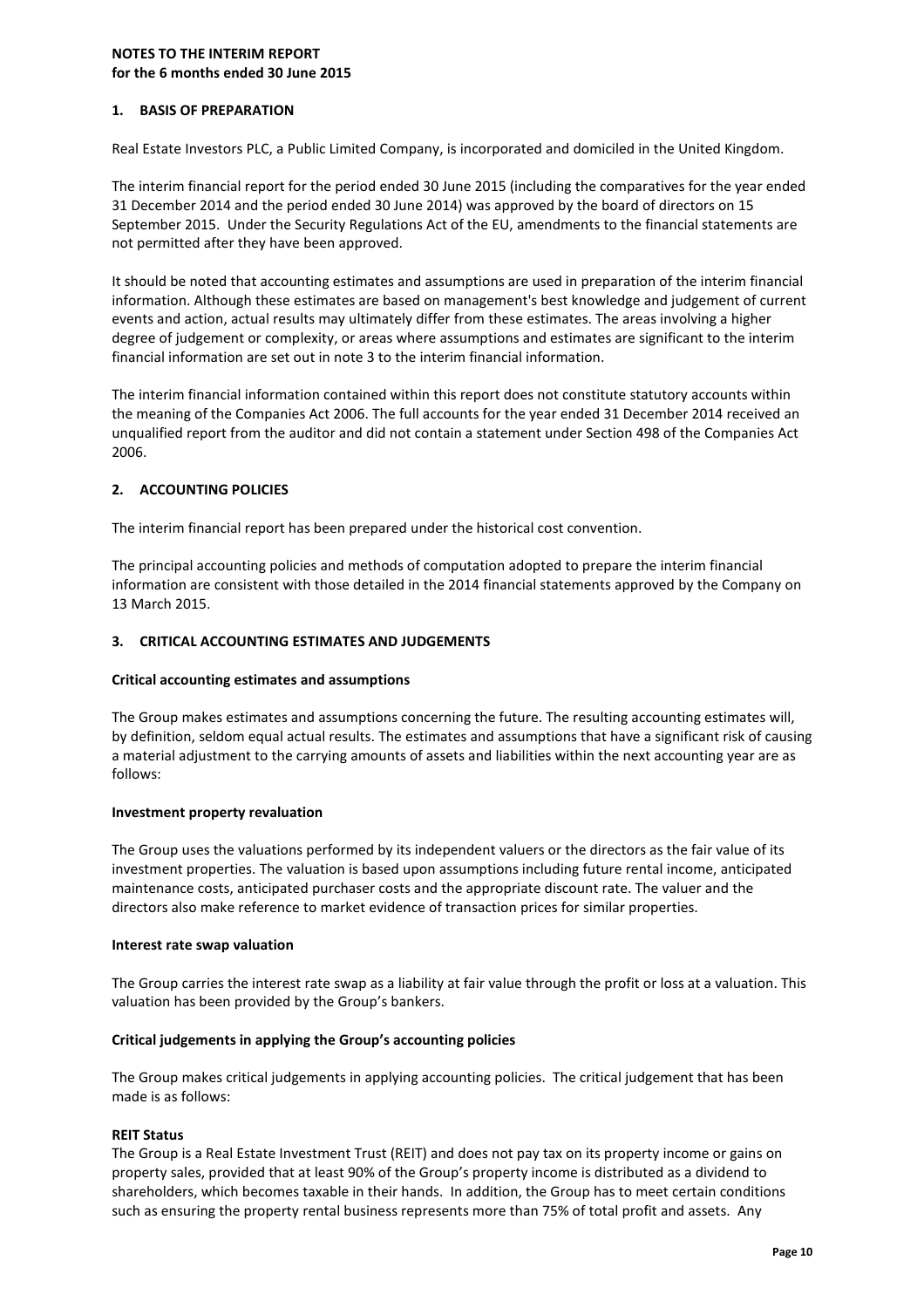potential or proposed changes to the REIT legislation are monitored and discussed with HMRC. It is management's intention that the Group will continue as a REIT for the foreseeable future.

### 4. SEGMENTAL REPORTING

#### Primary reporting - business segment

The only material business that the Group has is that of investment in and trading of commercial properties. Revenue relates entirely to rental income from investment properties and sale of trading properties within the UK.

### 5. INVESTMENT PROPERTIES

The carrying amount of investment properties for the periods presented in the interim financial information is reconciled as follows:

|                                     | £'000    |
|-------------------------------------|----------|
| Carrying amount at 31 December 2013 | 70,601   |
| Additions                           | 6,830    |
| Revaluation                         | 2,371    |
| Disposals                           | (383)    |
| Carrying amount at 30 June 2014     | 79,419   |
| Additions                           | 22,702   |
| Disposals                           | (4,500)  |
| Revaluation                         | 4,396    |
| Carrying amount at 31 December 2014 | 102,017  |
| Additions                           | 28,343   |
| Disposals                           | (8, 174) |
| Revaluation                         | 5,860    |
|                                     |          |
| Carrying amount at 30 June 2015     | 128,046  |